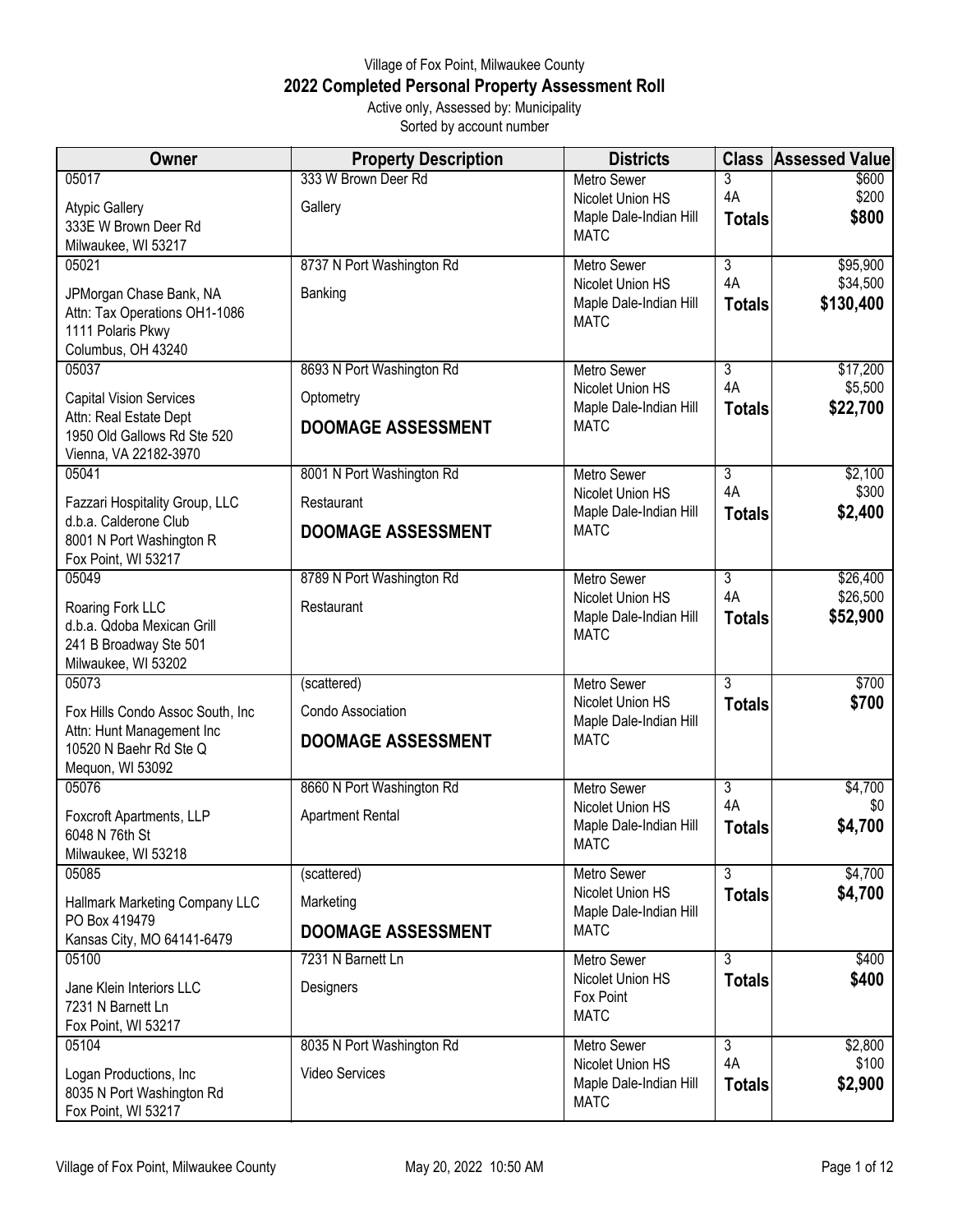| Owner                                                                                                       | <b>Property Description</b>             | <b>Districts</b>                                                                | <b>Class</b>                          | <b>Assessed Value</b>         |
|-------------------------------------------------------------------------------------------------------------|-----------------------------------------|---------------------------------------------------------------------------------|---------------------------------------|-------------------------------|
| 05105                                                                                                       | 555 W Brown Deer Rd Unit 210            | Metro Sewer                                                                     | 3                                     | \$67,800                      |
| David M Lubar, DDS<br>555 W Brown Deer Rd Ste 210<br>Milwaukee, WI 53217                                    | Dentistry                               | Nicolet Union HS<br>Maple Dale-Indian Hill<br><b>MATC</b>                       | 4A<br><b>Totals</b>                   | \$700<br>\$68,500             |
| 05106                                                                                                       | 8740 N Port Washington Rd               | <b>Metro Sewer</b>                                                              | $\overline{3}$                        | \$32,100                      |
| BMO Harris Bank NA (#10)<br>111 W Monroe St<br>5C                                                           | Banking                                 | Nicolet Union HS<br>Maple Dale-Indian Hill<br><b>MATC</b>                       | <b>Totals</b>                         | \$32,100                      |
| Chicago, IL 60603                                                                                           |                                         |                                                                                 |                                       |                               |
| 05108<br>DP&K Inc - Dion Conn<br>d.b.a. McDonald's #13678<br>N3250 Cty Rd J<br>Poynette, WI 53955           | 8739 N Port Washington Rd<br>Restaurant | <b>Metro Sewer</b><br>Nicolet Union HS<br>Maple Dale-Indian Hill<br><b>MATC</b> | $\overline{3}$<br>4A<br><b>Totals</b> | \$68,500<br>\$300<br>\$68,800 |
| 05118                                                                                                       | 7922 N Port Washington Rd               | Metro Sewer                                                                     | $\overline{3}$                        | \$8,200                       |
| Nic Ehr Landscape Co Inc<br>7922 N Port Washington Rd<br>Fox Point, WI 53217                                | Landscaping                             | Nicolet Union HS<br>Fox Point<br><b>MATC</b>                                    | 4A<br><b>Totals</b>                   | \$200<br>\$8,400              |
| 05123                                                                                                       | 333 W Brown Deer Rd                     | <b>Metro Sewer</b>                                                              | $\overline{3}$                        | \$2,800                       |
| Mark Pasch, Ltd                                                                                             | Retail                                  | Nicolet Union HS<br>Maple Dale-Indian Hill                                      | 4A                                    | \$400                         |
| 333 W Brown Deer Rd<br>Fox Point, WI 53217                                                                  | <b>DOOMAGE ASSESSMENT</b>               | <b>MATC</b>                                                                     | <b>Totals</b>                         | \$3,200                       |
| 05126                                                                                                       | (scattered)                             | <b>Metro Sewer</b><br>Nicolet Union HS                                          | 4A                                    | \$3,100                       |
| Clear Channel Outdoor LLC<br>4830 North Loop 1604 W<br>Suite 111<br>San Antonio, TX 78249                   | <b>Outdoor Advertising</b>              | Maple Dale-Indian Hill<br><b>MATC</b>                                           | <b>Totals</b>                         | \$3,100                       |
| 05132                                                                                                       | 7231 N Barnett Ln                       | <b>Metro Sewer</b>                                                              | $\overline{3}$                        | \$100                         |
| Pitney Bowes Inc<br>600 N Westshore Blvd<br>Ste 810<br>Tampa, FL 33609                                      | Leasing                                 | Nicolet Union HS<br>Fox Point<br><b>MATC</b>                                    | <b>Totals</b>                         | \$100                         |
| 05155                                                                                                       | 7950 N Santa Monica Blvd                | <b>Metro Sewer</b>                                                              | 3                                     | \$264,800                     |
| The Town Club<br>7950 N Santa Monica Blvd<br>Milwaukee, WI 53217                                            | Social Club                             | Nicolet Union HS<br>Fox Point<br><b>MATC</b>                                    | 4A<br><b>Totals</b>                   | \$95,400<br>\$360,200         |
| 05160                                                                                                       | 8615 N Port Washington Rd               | Metro Sewer                                                                     | 3                                     | \$174,700                     |
| Walgreen Co (001)<br>d.b.a. Walgreen Co 03125-S-PPT<br>300 Wilmot Rd MS 3301<br>Deerfield, IL 60015         | Pharmacy                                | Nicolet Union HS<br>Maple Dale-Indian Hill<br><b>MATC</b>                       | 4A<br><b>Totals</b>                   | \$500<br>\$175,200            |
| 05166                                                                                                       | 8797 N Port Washington Rd               | <b>Metro Sewer</b>                                                              | $\overline{3}$                        | \$700                         |
| Wisconsin Tae Kwon Do Assc<br>d.b.a. Kang's Tae Kwon Do<br>8797 N Port Washington Rd<br>Fox Point, WI 53217 | <b>Martial Arts</b>                     | Nicolet Union HS<br>Maple Dale-Indian Hill<br><b>MATC</b>                       | 4A<br><b>Totals</b>                   | \$600<br>\$1,300              |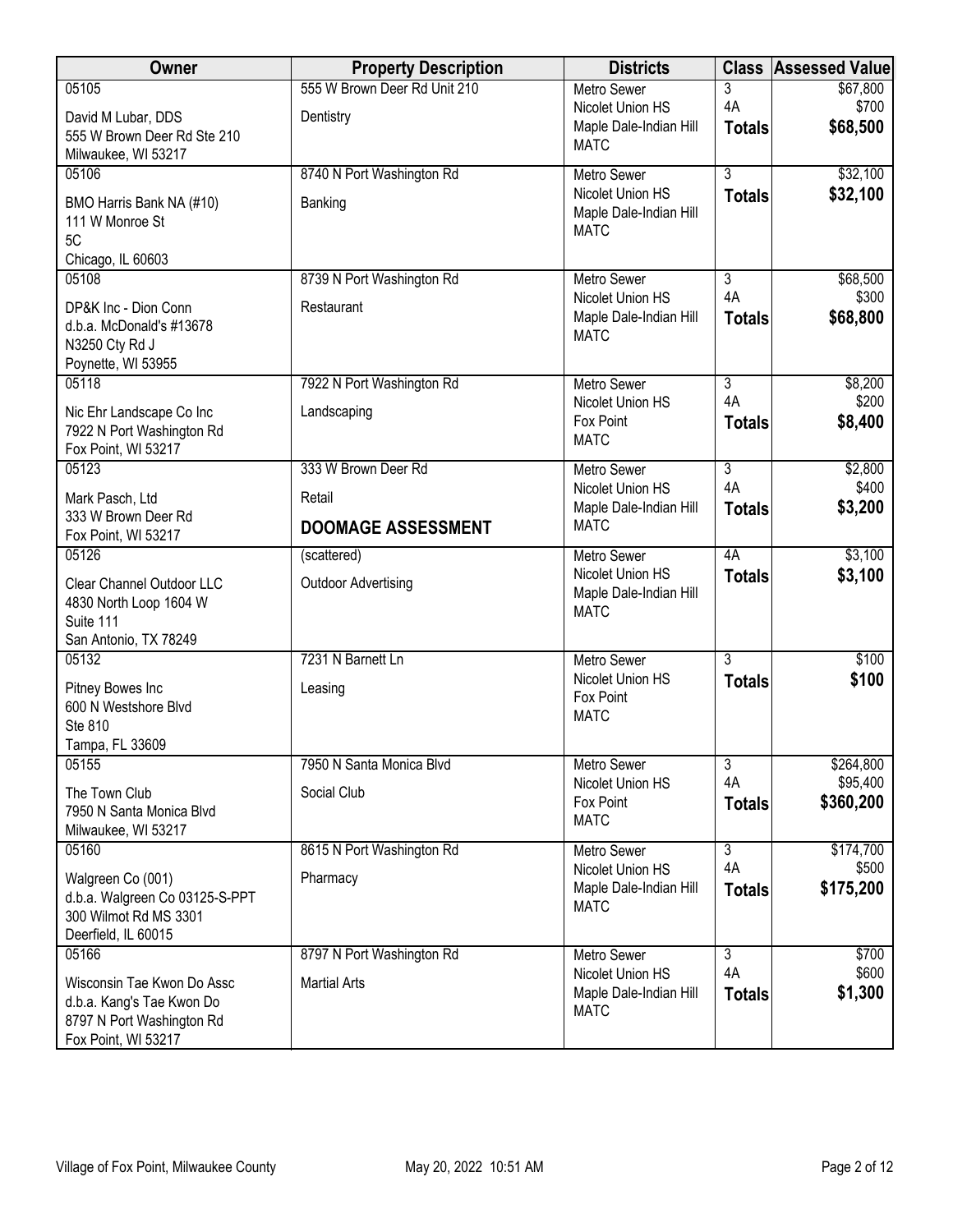| Owner                                                                                                                          | <b>Property Description</b>                                  | <b>Districts</b>                                                   | <b>Class</b>                    | <b>Assessed Value</b>         |
|--------------------------------------------------------------------------------------------------------------------------------|--------------------------------------------------------------|--------------------------------------------------------------------|---------------------------------|-------------------------------|
| 05174<br><b>MS Fox Point LLC</b><br>Attn: General Capital Management Inc<br>6938 N Santa Monica Blvd                           | 6938 N Santa Monica Blvd<br><b>Real Estate</b>               | <b>Metro Sewer</b><br>Nicolet Union HS<br>Fox Point<br><b>MATC</b> | 3<br>4A<br><b>Totals</b>        | \$19,200<br>\$100<br>\$19,300 |
| Fox Point, WI 53217                                                                                                            |                                                              |                                                                    |                                 |                               |
| 05175<br>S Investments LLC<br>6938A N Santa Monica Blvd<br>Fox Point, WI 53217                                                 | 6938 N Santa Monica Blvd Unit A<br><b>Financial Services</b> | <b>Metro Sewer</b><br>Nicolet Union HS<br>Fox Point<br><b>MATC</b> | $\overline{3}$<br><b>Totals</b> | \$5,100<br>\$5,100            |
| 05178                                                                                                                          | 333 W Brown Deer Rd Unit 12                                  | <b>Metro Sewer</b>                                                 | $\overline{3}$                  | \$200                         |
| Bayside Travel, Inc.<br>333 W Brown Deer Rd Ste 12<br>Bayside, WI 53217-2372                                                   | <b>Travel Agency</b><br><b>DOOMAGE ASSESSMENT</b>            | Nicolet Union HS<br>Maple Dale-Indian Hill<br><b>MATC</b>          | 4A<br><b>Totals</b>             | \$100<br>\$300                |
| 05180                                                                                                                          | 6938 N Santa Monica Blvd                                     | Metro Sewer                                                        | $\overline{3}$                  | \$200                         |
| Quadient Inc.<br>Attn: Tax Department<br>478 Wheelers Farms Rd<br>Milford, CT 06460                                            | Leasing                                                      | Nicolet Union HS<br>Fox Point<br><b>MATC</b>                       | <b>Totals</b>                   | \$200                         |
| 05185                                                                                                                          | 6838 N Santa Monica Blyd                                     | <b>Metro Sewer</b>                                                 | 3                               | \$3,800                       |
| Lee Gendelman Venture Inc<br>d.b.a. Tae Kwon Do Academy<br>6838 N Santa Monica Blvd<br>Fox Point, WI 53217                     | <b>Martial Arts</b>                                          | Nicolet Union HS<br>Fox Point<br><b>MATC</b>                       | 4A<br><b>Totals</b>             | \$10,600<br>\$14,400          |
| 05189                                                                                                                          | 333 W Brown Deer Rd Unit F                                   | <b>Metro Sewer</b>                                                 | $\overline{3}$                  | \$3,500                       |
| Ly Ly Nail & Spa LLC<br>333 W Brown Deer Rd Ste F<br>Fox Point, WI 53217                                                       | Salon                                                        | Nicolet Union HS<br>Maple Dale-Indian Hill<br><b>MATC</b>          | 4A<br><b>Totals</b>             | \$300<br>\$3,800              |
| 05203                                                                                                                          | 8685 N Port Washington Rd                                    | <b>Metro Sewer</b>                                                 | $\overline{\overline{3}}$       | \$2,300                       |
| Milwaukee Ballet Co Inc                                                                                                        | Education                                                    | Nicolet Union HS<br>Maple Dale-Indian Hill                         | 4A<br><b>Totals</b>             | \$3,900<br>\$6,200            |
| 128 N Jackson St<br>Milwaukee, WI 53202                                                                                        | <b>DOOMAGE ASSESSMENT</b>                                    | <b>MATC</b>                                                        |                                 |                               |
| 05210                                                                                                                          | (scattered)                                                  | Metro Sewer                                                        | 4A                              | \$3,800                       |
| DS Services of America, Inc.<br>d.b.a. Primo Water North America<br>4221 W Boy Scout Blvd<br><b>Ste 400</b><br>Tampa, FL 33607 | Leasing                                                      | Nicolet Union HS<br>Maple Dale-Indian Hill<br><b>MATC</b>          | <b>Totals</b>                   | \$3,800                       |
| 05215                                                                                                                          | 7670 N Port Washington Rd Unit 102                           | Metro Sewer                                                        | 3                               | \$600                         |
| E & P Accounting<br>7670 N Port Washington Rd<br>Ste 104<br>Fox Point, WI 53217                                                | Accounting                                                   | Nicolet Union HS<br>Fox Point<br><b>MATC</b>                       | 4A<br><b>Totals</b>             | \$100<br>\$700                |
| 05300                                                                                                                          | 8689 N Port Washington Rd                                    | <b>Metro Sewer</b>                                                 | $\overline{3}$                  | \$2,800                       |
| Papagiorgio LLC<br>d.b.a. Great Clips<br>1660 N Prospect Ave<br><b>Unit 2702</b><br>Milwaukee, WI 53202-6715                   | Salon                                                        | Nicolet Union HS<br>Maple Dale-Indian Hill<br><b>MATC</b>          | 4A<br><b>Totals</b>             | \$1,100<br>\$3,900            |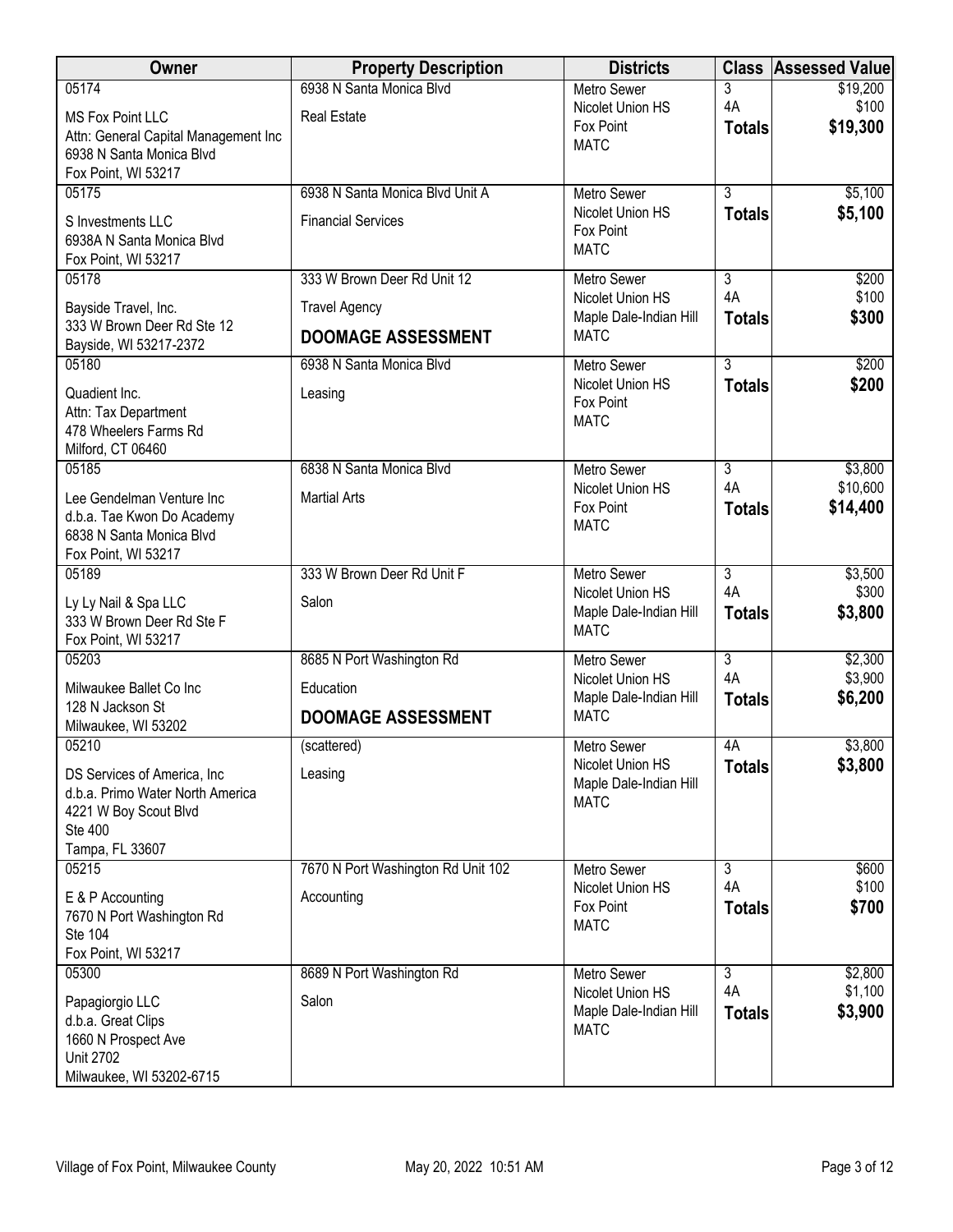| Owner                                                   | <b>Property Description</b>      | <b>Districts</b>                           |                      | <b>Class Assessed Value</b> |
|---------------------------------------------------------|----------------------------------|--------------------------------------------|----------------------|-----------------------------|
| 05301                                                   | 8677 N Port Washington Rd        | <b>Metro Sewer</b>                         | 3                    | \$32,400                    |
| Integra Physical Therapy & Personal                     | <b>Fitness</b>                   | Nicolet Union HS<br>Maple Dale-Indian Hill | 4A<br><b>Totals</b>  | \$14,100<br>\$46,500        |
| <b>Training LLC</b>                                     |                                  | <b>MATC</b>                                |                      |                             |
| 8677 N Port Washington Rd<br>Fox Point, WI 53217        |                                  |                                            |                      |                             |
| 05310                                                   | 8663 N Port Washington Rd Unit A | <b>Metro Sewer</b>                         | $\overline{3}$       | \$2,500                     |
| V&J Investments LLC                                     | Restaurant                       | Nicolet Union HS                           | 4A                   | \$100                       |
| d.b.a. MyYoMy Frozen Yogurt                             |                                  | Maple Dale-Indian Hill                     | <b>Totals</b>        | \$2,600                     |
| 6933 W Brown Deer Rd Ste A                              |                                  | <b>MATC</b>                                |                      |                             |
| Milwaukee, WI 53223                                     |                                  |                                            |                      |                             |
| 05313                                                   | (scattered)                      | Metro Sewer<br>Nicolet Union HS            | 4A<br><b>Totals</b>  | \$1,100<br>\$1,100          |
| <b>DISH Network LLC</b>                                 | Satellite TV                     | Maple Dale-Indian Hill                     |                      |                             |
| PO Box 6623<br>Englewood, CO 80155                      |                                  | <b>MATC</b>                                |                      |                             |
| 05318                                                   | 6940 N Santa Monica Blvd         | Metro Sewer                                | $\overline{3}$       | \$11,200                    |
| Wheel & Sprocket, Inc                                   | Sales & Service                  | Nicolet Union HS                           | 4A                   | \$54,100                    |
| 187 E Becher St Ste A                                   |                                  | Fox Point                                  | <b>Totals</b>        | \$65,300                    |
| Milwaukee, WI 53201-1245                                |                                  | <b>MATC</b>                                |                      |                             |
| 05319                                                   | 8617 N Port Washington Rd        | <b>Metro Sewer</b>                         | $\overline{3}$       | \$7,400                     |
| Wabasha Leasing LLC                                     | Leasing                          | Nicolet Union HS<br>Maple Dale-Indian Hill | <b>Totals</b>        | \$7,400                     |
| PO Box 80615                                            |                                  | <b>MATC</b>                                |                      |                             |
| Indianapolis, IN 46280<br>05324                         | 7032 N Lombardy Rd               | Metro Sewer                                | 4A                   | \$100                       |
| Leading Transitions LLC                                 | Consulting                       | Nicolet Union HS                           | <b>Totals</b>        | \$100                       |
| Attn: Mindy Price                                       |                                  | Fox Point                                  |                      |                             |
| 7032 N Lombardy Rd                                      |                                  | <b>MATC</b>                                |                      |                             |
| Fox Point, WI 53217                                     |                                  |                                            |                      |                             |
| 05326                                                   | 8755 N Port Washington Rd        | <b>Metro Sewer</b><br>Nicolet Union HS     | $\overline{3}$<br>4A | \$132,900<br>\$2,700        |
| Best Buy Stores LP<br>Attn: Wison & Franco              | Retail                           | Maple Dale-Indian Hill                     | <b>Totals</b>        | \$135,600                   |
| 11000 Richmond Ave Ste 350                              |                                  | <b>MATC</b>                                |                      |                             |
| Houston, TX 77042                                       |                                  |                                            |                      |                             |
| 05328                                                   | 383 W Brown Deer Rd Unit D       | Metro Sewer                                | $\overline{3}$       | \$48,800                    |
| Starbucks Coffee #2882                                  | Retail                           | Nicolet Union HS<br>Maple Dale-Indian Hill | 4A<br><b>Totals</b>  | \$2,100<br>\$50,900         |
| PO Box 34442                                            |                                  | <b>MATC</b>                                |                      |                             |
| M/S S-Tax3<br>Seattle, WA 98124-1442                    |                                  |                                            |                      |                             |
| 05405                                                   | (scattered)                      | Metro Sewer                                | $\overline{3}$       | \$1,300                     |
| The Coca-Cola Company                                   | Beverage                         | Nicolet Union HS                           | <b>Totals</b>        | \$1,300                     |
| Attn: Property Tax Dept - NAT-8                         |                                  | Maple Dale-Indian Hill<br><b>MATC</b>      |                      |                             |
| PO Box 1734                                             |                                  |                                            |                      |                             |
| Atlanta, GA 30301<br>05422                              | 6908 N Santa Monica Blvd         | Metro Sewer                                | 3                    | \$49,500                    |
|                                                         |                                  | Nicolet Union HS                           | 4A                   | \$4,800                     |
| Freedom Physical Therapy SC<br>6908 N Santa Monica Blvd | Physical Therapy                 | Fox Point                                  | <b>Totals</b>        | \$54,300                    |
| Fox Point, WI 53217                                     |                                  | <b>MATC</b>                                |                      |                             |
| 05503                                                   | 333 W Brown Deer Rd              | Metro Sewer                                | $\overline{3}$       | \$5,200                     |
| Past Basket Inc                                         | Retail                           | Nicolet Union HS                           | 4A                   | \$6,400                     |
| 383 W Brown Deer Rd                                     |                                  | Maple Dale-Indian Hill<br><b>MATC</b>      | <b>Totals</b>        | \$11,600                    |
| Fox Point, WI 53217                                     |                                  |                                            |                      |                             |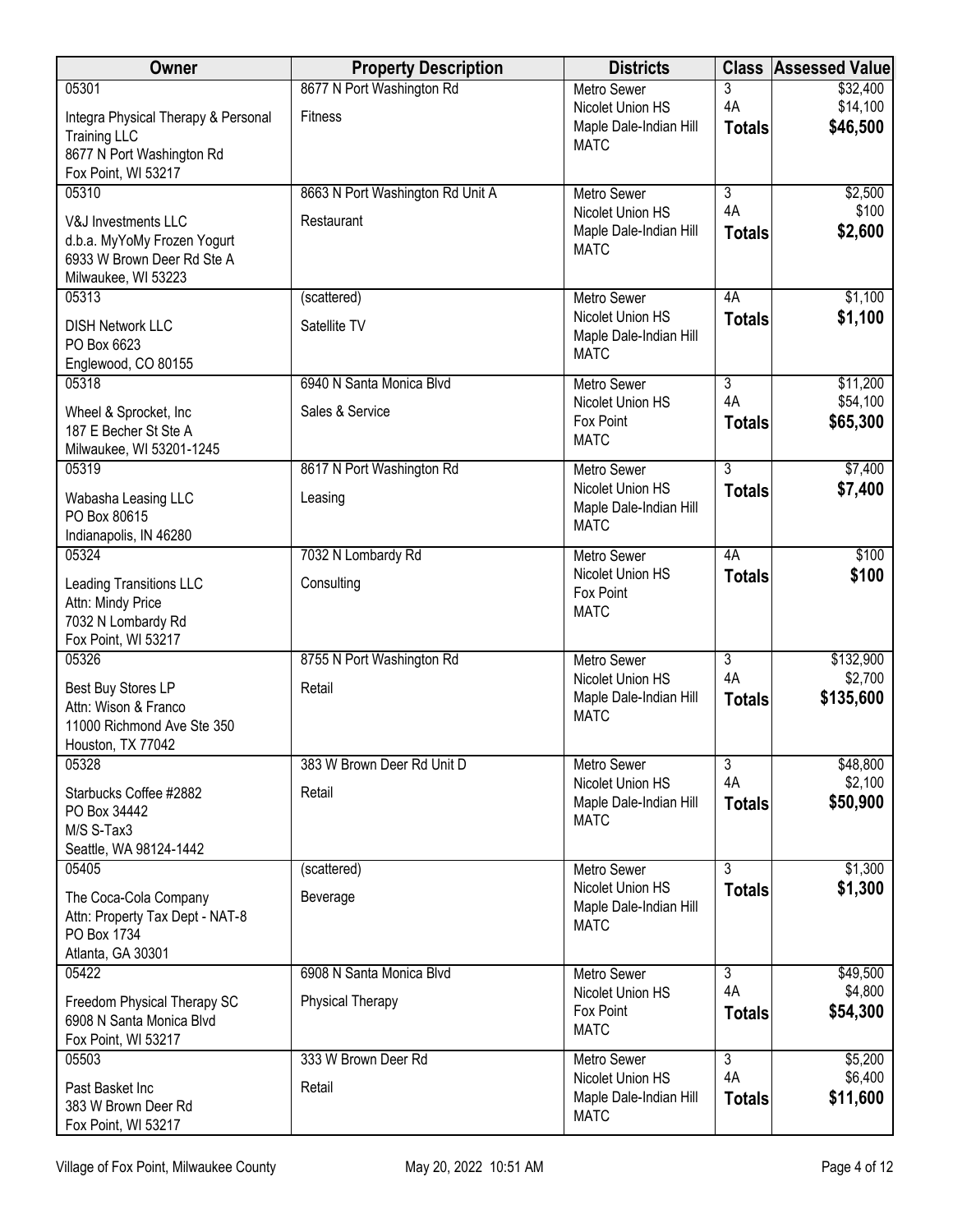| Owner                                                                                                           | <b>Property Description</b>             | <b>Districts</b>                                                 |                                                  | <b>Class Assessed Value</b>     |
|-----------------------------------------------------------------------------------------------------------------|-----------------------------------------|------------------------------------------------------------------|--------------------------------------------------|---------------------------------|
| 05509<br>Benji's Deli LLC                                                                                       | 8683 N Port Washington Rd<br>Restaurant | <b>Metro Sewer</b><br>Nicolet Union HS<br>Maple Dale-Indian Hill | 3<br>4A<br><b>Totals</b>                         | \$3,600<br>\$6,800<br>\$10,400  |
| 8683 N Port Washington Rd<br>Fox Point, WI 53217                                                                |                                         | <b>MATC</b>                                                      |                                                  |                                 |
| 05550<br>Osborne Pizza Co                                                                                       | 6900 N Santa Monica Blvd<br>Restaurant  | <b>Metro Sewer</b><br>Nicolet Union HS<br>Fox Point              | $\overline{\overline{3}}$<br>4A<br><b>Totals</b> | \$64,700<br>\$4,900<br>\$69,600 |
| Attn: Amy Osborne<br>6900 N Santa Monica Blvd<br>Fox Point, WI 53217                                            | <b>DOOMAGE ASSESSMENT</b>               | <b>MATC</b>                                                      |                                                  |                                 |
| 05551                                                                                                           | 8653 N Port Washington Rd Unit 117      | <b>Metro Sewer</b><br>Nicolet Union HS                           | 3<br>4A                                          | \$200<br>\$200                  |
| Suzhair Studio<br>8653 N Port Washington Rd #117                                                                | Salon                                   | Maple Dale-Indian Hill<br><b>MATC</b>                            | <b>Totals</b>                                    | \$400                           |
| Fox Point, WI 53217                                                                                             | <b>DOOMAGE ASSESSMENT</b>               |                                                                  |                                                  |                                 |
| 05554<br>Sorin Dental Wellness<br>6932 N Santa Monica Blvd<br>Fox Point, WI 53217                               | 6932 N Santa Monica Blvd<br>Dentistry   | Metro Sewer<br>Nicolet Union HS<br>Fox Point<br><b>MATC</b>      | $\overline{3}$<br>4A<br><b>Totals</b>            | \$9,900<br>\$18,600<br>\$28,500 |
| 05556                                                                                                           | 333 W Brown Deer Rd                     | <b>Metro Sewer</b>                                               | $\overline{3}$                                   | \$18,100                        |
| Ginza II Fox Point Inc<br>333 W Brown Deer Rd<br>Fox Point, WI 53217                                            | Restaurant                              | Nicolet Union HS<br>Maple Dale-Indian Hill<br><b>MATC</b>        | 4A<br><b>Totals</b>                              | \$20,900<br>\$39,000            |
| 05557                                                                                                           | 8667 N Port Washington Rd               | <b>Metro Sewer</b>                                               | $\overline{3}$                                   | \$7,300                         |
| Baja Tan, LLC<br>Attn: Russell, Krissy<br>5838 W Ester PI<br>Brown Deer, WI 53223                               | <b>Tanning Salon</b>                    | Nicolet Union HS<br>Maple Dale-Indian Hill<br><b>MATC</b>        | 4A<br><b>Totals</b>                              | \$100<br>\$7,400                |
| 05559                                                                                                           | 333 W Brown Deer Rd Unit 8              | <b>Metro Sewer</b>                                               | 4A                                               | \$200                           |
| Bayside Garden Center<br>d.b.a. Bayside Floral Design<br>333 E Brown Deer Rd<br>Unit 8<br>Bayside, WI 53217     | Retail                                  | Nicolet Union HS<br>Maple Dale-Indian Hill<br><b>MATC</b>        | <b>Totals</b>                                    | \$200                           |
| 05566                                                                                                           | 6866 N Santa Monica Blvd                | <b>Metro Sewer</b>                                               | 3                                                | \$300                           |
| Directions in Design<br>6862 N Santa Monica Blvd<br>Fox Point, WI 53217                                         | Salon                                   | Nicolet Union HS<br>Fox Point<br><b>MATC</b>                     | 4A<br><b>Totals</b>                              | \$10,300<br>\$10,600            |
| 05596                                                                                                           | 6938 N Santa Monica Blvd                | Metro Sewer                                                      | 3                                                | \$22,700                        |
| General Capital Management<br>6938 N Santa Monica Blvd<br>Fox Point, WI 53217                                   | <b>Real Estate</b>                      | Nicolet Union HS<br>Fox Point<br><b>MATC</b>                     | 4A<br><b>Totals</b>                              | \$1,000<br>\$23,700             |
| 05597                                                                                                           | 6938 N Santa Monica Blvd Unit B         | Metro Sewer                                                      | 3<br>4A                                          | \$300                           |
| Northtrack Construction<br>Attn: The Hoff Group Inc<br>6938 N Santa Monica Blvd<br>Ste B<br>Fox Point, WI 53217 | Construction                            | Nicolet Union HS<br>Fox Point<br><b>MATC</b>                     | <b>Totals</b>                                    | \$400<br>\$700                  |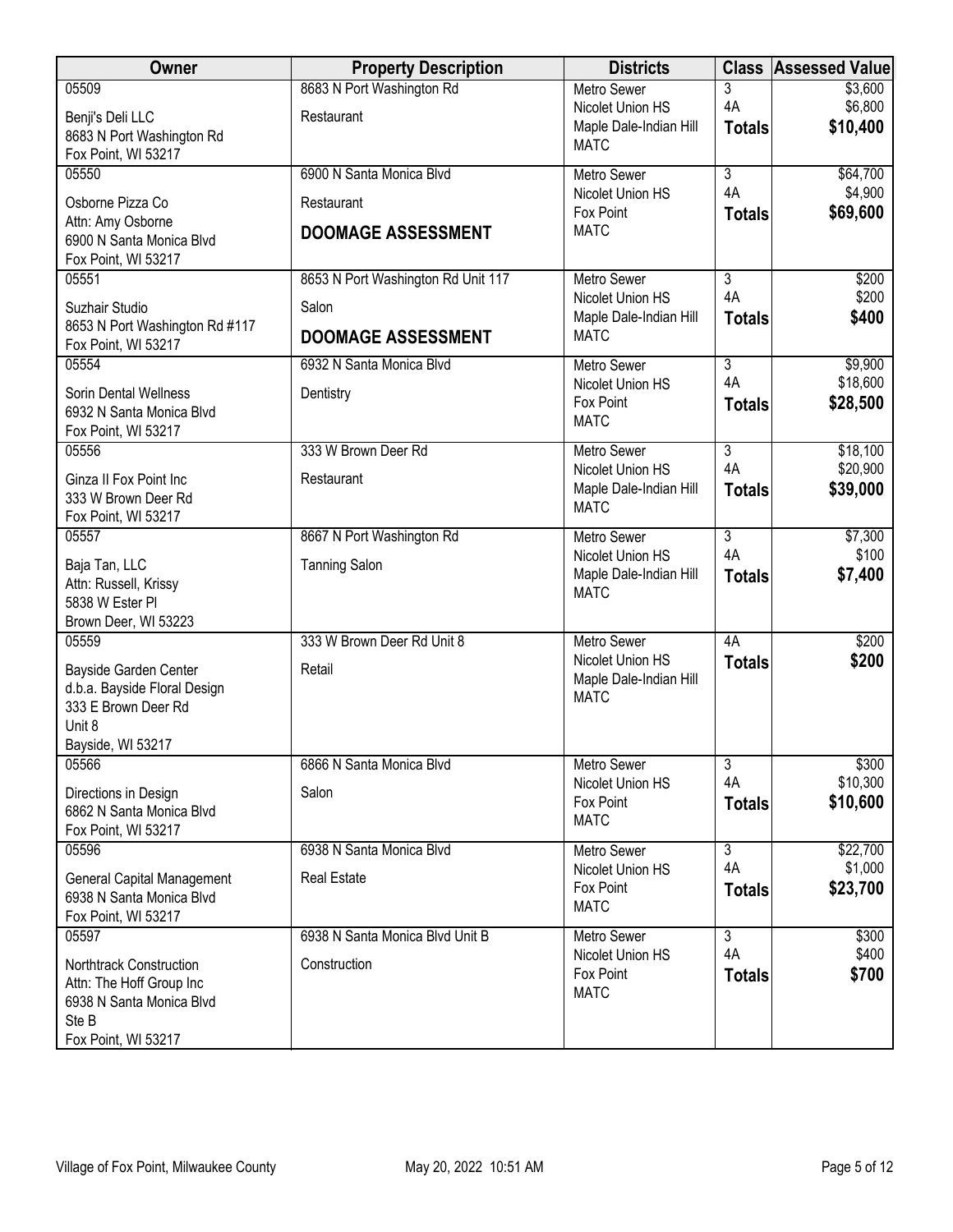| <b>Owner</b>                                     | <b>Property Description</b> | <b>Districts</b>                           | <b>Class</b>         | <b>Assessed Value</b> |
|--------------------------------------------------|-----------------------------|--------------------------------------------|----------------------|-----------------------|
| 05606                                            | 225 W Brown Deer Rd         | <b>Metro Sewer</b>                         |                      | \$5,500               |
| CLE Haven Bayside Assisted Living                | <b>Assisted Living</b>      | Nicolet Union HS<br>Maple Dale-Indian Hill | <b>Totals</b>        | \$5,500               |
| Attn: Vista Senior Living CLE Haven              | <b>DOOMAGE ASSESSMENT</b>   | <b>MATC</b>                                |                      |                       |
| 225 W Brown Deer Rd<br>Bayside, WI 53217         |                             |                                            |                      |                       |
| 05609                                            | 7900 N Mohawk Rd            | <b>Metro Sewer</b>                         | $\overline{3}$       | \$1,300               |
| General Trading Office, Inc                      | <b>Financial Services</b>   | Nicolet Union HS                           | <b>Totals</b>        | \$1,300               |
| 7900 N Mohawk Rd                                 |                             | Maple Dale-Indian Hill<br><b>MATC</b>      |                      |                       |
| Fox Point, WI 53217                              |                             |                                            |                      |                       |
| 05714                                            | 8667 N Port Washington Rd   | <b>Metro Sewer</b><br>Nicolet Union HS     | $\overline{3}$<br>4A | \$3,400<br>\$400      |
| HOAI HO                                          | Salon                       | Maple Dale-Indian Hill                     | <b>Totals</b>        | \$3,800               |
| d.b.a. Diamond Nails<br>Attn: Hoai Ho            |                             | <b>MATC</b>                                |                      |                       |
| 8667 N Port Washington Rd                        |                             |                                            |                      |                       |
| Fox Point, WI 53217                              |                             |                                            |                      |                       |
| 05715                                            | (scattered)                 | Metro Sewer<br>Nicolet Union HS            | $\overline{3}$       | \$6,000               |
| DirecTV, LLC                                     | Satellite TV                | Maple Dale-Indian Hill                     | <b>Totals</b>        | \$6,000               |
| Attn: Kroll LLC<br>PO Box 2789                   |                             | <b>MATC</b>                                |                      |                       |
| Addison, TX 75001                                |                             |                                            |                      |                       |
| 05726                                            | 333 W Brown Deer Rd Unit E  | <b>Metro Sewer</b>                         | 3                    | \$1,800               |
| Subway Sandwiches & Salad                        | Restaurant                  | Nicolet Union HS<br>Maple Dale-Indian Hill | <b>Totals</b>        | \$1,800               |
| Attn: Harry Patel<br>333 W Brown Deer Rd Ste E   | <b>DOOMAGE ASSESSMENT</b>   | <b>MATC</b>                                |                      |                       |
| Fox Point, WI 53217                              |                             |                                            |                      |                       |
| 05841                                            | 8767 N Port Washington Rd   | <b>Metro Sewer</b>                         | $\overline{3}$       | \$6,600               |
| <b>General Nutrition Corporation</b>             | Retail                      | Nicolet Union HS<br>Maple Dale-Indian Hill | 4A                   | \$1,000<br>\$7,600    |
| d.b.a. General Nutrition Center #3123            | <b>DOOMAGE ASSESSMENT</b>   | <b>MATC</b>                                | <b>Totals</b>        |                       |
| PO Box 548<br>Glen Rock, NJ 07452-0548           |                             |                                            |                      |                       |
| 05903                                            | 6904 N Santa Monica Blvd    | <b>Metro Sewer</b>                         | $\overline{3}$       | \$1,600               |
| Sal's Tailor, LLC                                | Tailor                      | Nicolet Union HS                           | 4A                   | \$1,500               |
| 6904 N Santa Monica Blvd                         | <b>DOOMAGE ASSESSMENT</b>   | Fox Point<br><b>MATC</b>                   | <b>Totals</b>        | \$3,100               |
| Fox Point, WI 53217                              |                             |                                            | $\overline{3}$       |                       |
| 05910                                            | 8607 N Port Washington Rd   | <b>Metro Sewer</b><br>Nicolet Union HS     | 4A                   | \$48,700<br>\$1,000   |
| <b>Waterstone Bank SSB</b><br>Attn: Tim Zeilstra | Banking                     | Maple Dale-Indian Hill                     | <b>Totals</b>        | \$49,700              |
| 11200 W Plank Ct                                 |                             | <b>MATC</b>                                |                      |                       |
| Wauwatosa, WI 53226                              |                             |                                            |                      |                       |
| 05923                                            | 7770 N Port Washington Rd   | Metro Sewer                                | $\overline{3}$       | \$4,900               |
| Canon Financial Services, Inc                    | Leasing                     | Nicolet Union HS<br>Fox Point              | <b>Totals</b>        | \$4,900               |
| PO Box 5008                                      |                             | <b>MATC</b>                                |                      |                       |
| 158 Gaither Dr<br>Mount Laurel, NJ 08054         |                             |                                            |                      |                       |
| 05926                                            | 7950 N Port Washington Rd   | Metro Sewer                                |                      |                       |
| Gordon Flesch Co Inc/GFC Leasing                 | Leasing                     | Nicolet Union HS                           | <b>Totals</b>        |                       |
| 2675 Research Park Dr                            |                             | Maple Dale-Indian Hill<br><b>MATC</b>      |                      |                       |
| Madison, WI 53711                                |                             |                                            |                      |                       |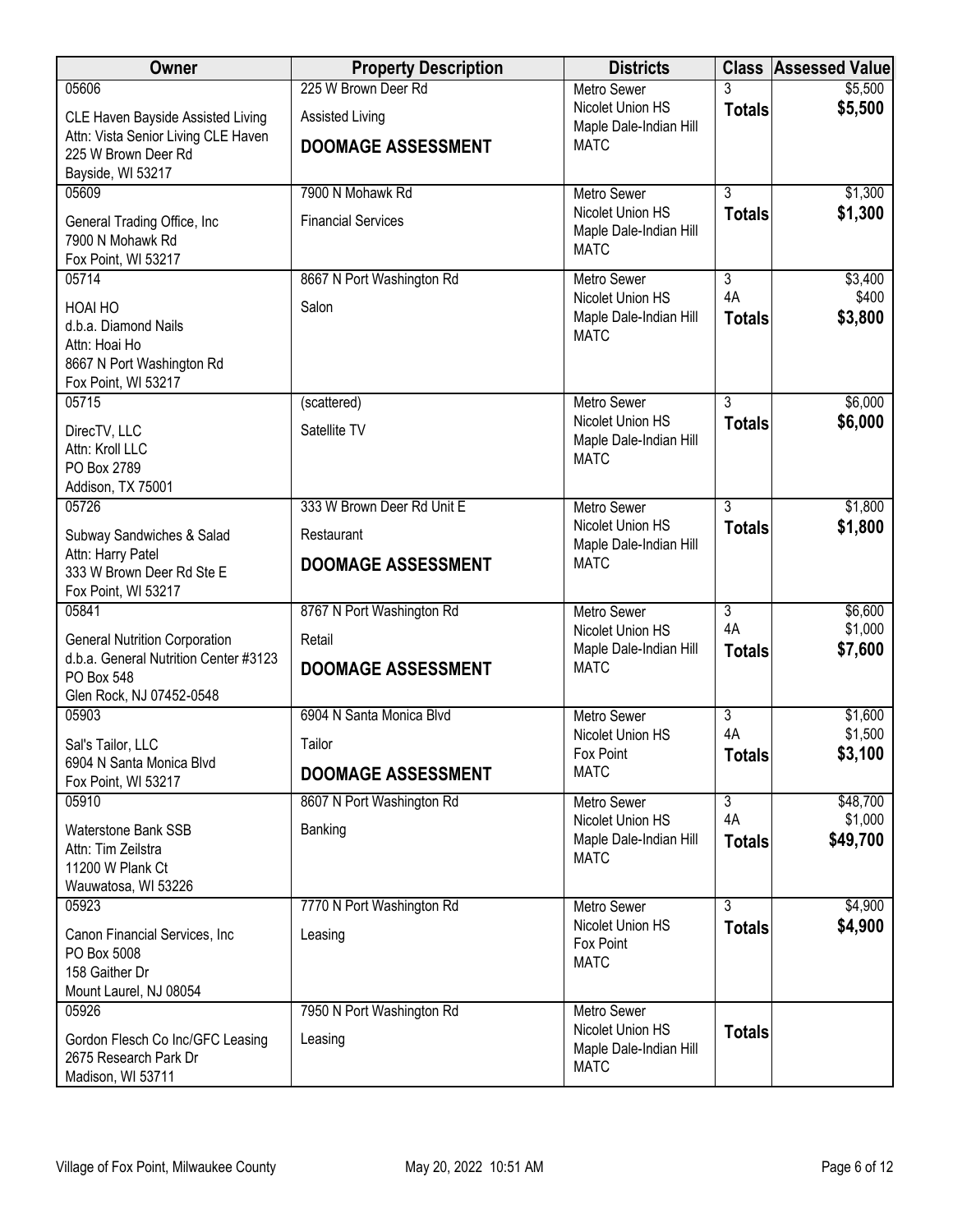| <b>Owner</b>                                  | <b>Property Description</b> | <b>Districts</b>                           |                           | <b>Class Assessed Value</b> |
|-----------------------------------------------|-----------------------------|--------------------------------------------|---------------------------|-----------------------------|
| 05929                                         | 8707 N Port Washington Rd   | <b>Metro Sewer</b>                         | 3                         | \$39,800                    |
| Lands End, Inc.                               | Retail                      | Nicolet Union HS                           | 4A                        | \$81,200                    |
| 1 Lands End Ln                                |                             | Maple Dale-Indian Hill                     | <b>Totals</b>             | \$121,000                   |
| Dodgeville, WI 53595                          |                             | <b>MATC</b>                                |                           |                             |
| 05934                                         | 600 E Green Tree Rd         | <b>Metro Sewer</b>                         | $\overline{\overline{3}}$ | \$97,800                    |
| North Shore Bank                              | Banking                     | Nicolet Union HS                           | 4A                        | \$500                       |
| 15700 W Bluemound Rd                          |                             | Fox Point                                  | <b>Totals</b>             | \$98,300                    |
| Brookfield, WI 53005                          |                             | <b>MATC</b>                                |                           |                             |
| 05946                                         | 7363 N Mohawk Rd            | <b>Metro Sewer</b>                         | $\overline{3}$            | $\sqrt[6]{}$                |
| KS Data, LLC                                  | <b>Computer Services</b>    | Nicolet Union HS                           | 4A                        | \$100                       |
| 7363 N Mohawk Rd                              |                             | Fox Point                                  | <b>Totals</b>             | \$100                       |
| Fox Point, WI 53217                           |                             | <b>MATC</b>                                |                           |                             |
| 05952                                         | 1510 E Goodrich Ln          | Metro Sewer                                | 4A                        | \$200                       |
| Pollack Management Inc                        | Property Management         | Nicolet Union HS<br>Fox Point              | <b>Totals</b>             | \$200                       |
| 1510 E Goodrich Ln<br>Fox Point, WI 53217     | <b>DOOMAGE ASSESSMENT</b>   | <b>MATC</b>                                |                           |                             |
| 05989                                         | 8661 N Port Washington Rd   | <b>Metro Sewer</b>                         | $\overline{3}$            | \$235,900                   |
| Wisconsin CVS Pharmacy, LLC                   | Pharmacy                    | Nicolet Union HS                           | 4A                        | \$31,000                    |
| PO Box 71130                                  |                             | Maple Dale-Indian Hill                     | <b>Totals</b>             | \$266,900                   |
| C/O Altus Group US Inc.                       |                             | <b>MATC</b>                                |                           |                             |
| Phoenix, AZ 85050-1003                        |                             |                                            |                           |                             |
| 05997                                         | 8675 N Port Washington Rd   | <b>Metro Sewer</b>                         | $\overline{3}$            | \$300                       |
| Town & Country Building Inspections           | Inspections                 | Nicolet Union HS                           | 4A                        | \$200                       |
| 7036 N Fairchild Cir                          |                             | Maple Dale-Indian Hill                     | <b>Totals</b>             | \$500                       |
| Fox Point, WI 53217                           | <b>DOOMAGE ASSESSMENT</b>   | <b>MATC</b>                                |                           |                             |
| 08013                                         | 7922 N Port Washington Rd   | <b>Metro Sewer</b>                         |                           |                             |
| <b>Pitney Bowes Global Financial Services</b> | Leasing                     | Nicolet Union HS                           | <b>Totals</b>             |                             |
| <b>LLC</b>                                    |                             | Fox Point<br><b>MATC</b>                   |                           |                             |
| 600 N Westshore Blvd                          |                             |                                            |                           |                             |
| Ste 810                                       |                             |                                            |                           |                             |
| Tampa, FL 33609                               |                             |                                            |                           |                             |
| 08062                                         | 8585 N Port Washington Rd   | <b>Metro Sewer</b>                         | 3                         | \$6,800                     |
| Face to Face                                  | Salon                       | Nicolet Union HS<br>Maple Dale-Indian Hill | <b>Totals</b>             | \$6,800                     |
| 8585 N Port Washington Rd                     | <b>DOOMAGE ASSESSMENT</b>   | <b>MATC</b>                                |                           |                             |
| Fox Point, WI 53217                           |                             |                                            |                           |                             |
| 08065                                         | 8783 N Port Washington Rd   | <b>Metro Sewer</b>                         | $\overline{3}$            | \$8,600                     |
| Ideal Image of Wisconsin LLC                  | Laser Hair Removal          | Nicolet Union HS                           | 4A                        | \$37,500<br>\$46,100        |
| 1 N Dale Mabry Hwy Ste 1200                   |                             | Maple Dale-Indian Hill<br><b>MATC</b>      | <b>Totals</b>             |                             |
| Tampa, FL 33609                               |                             |                                            |                           |                             |
| 11001                                         | 8687 N Port Washington Rd   | Metro Sewer                                | $\overline{3}$            | \$7,300                     |
| Sally Beauty Supply LLC #2259                 | Retail                      | Nicolet Union HS                           | 4A                        | \$5,500                     |
| Attn: Tax Dept                                |                             | Maple Dale-Indian Hill<br><b>MATC</b>      | <b>Totals</b>             | \$12,800                    |
| PO Box 90220                                  |                             |                                            |                           |                             |
| Denton, TX 76202                              |                             |                                            |                           |                             |
| 11004                                         | 7231 N Barnett Ln           | <b>Metro Sewer</b>                         | $\overline{3}$<br>4A      | \$4,600                     |
| Integrated Lighting LLC<br>7231 N Barnett Ln  | Sales & Service             | Nicolet Union HS<br>Fox Point              | <b>Totals</b>             | \$1,000<br>\$5,600          |
| Fox Point, WI 53217                           | <b>DOOMAGE ASSESSMENT</b>   | <b>MATC</b>                                |                           |                             |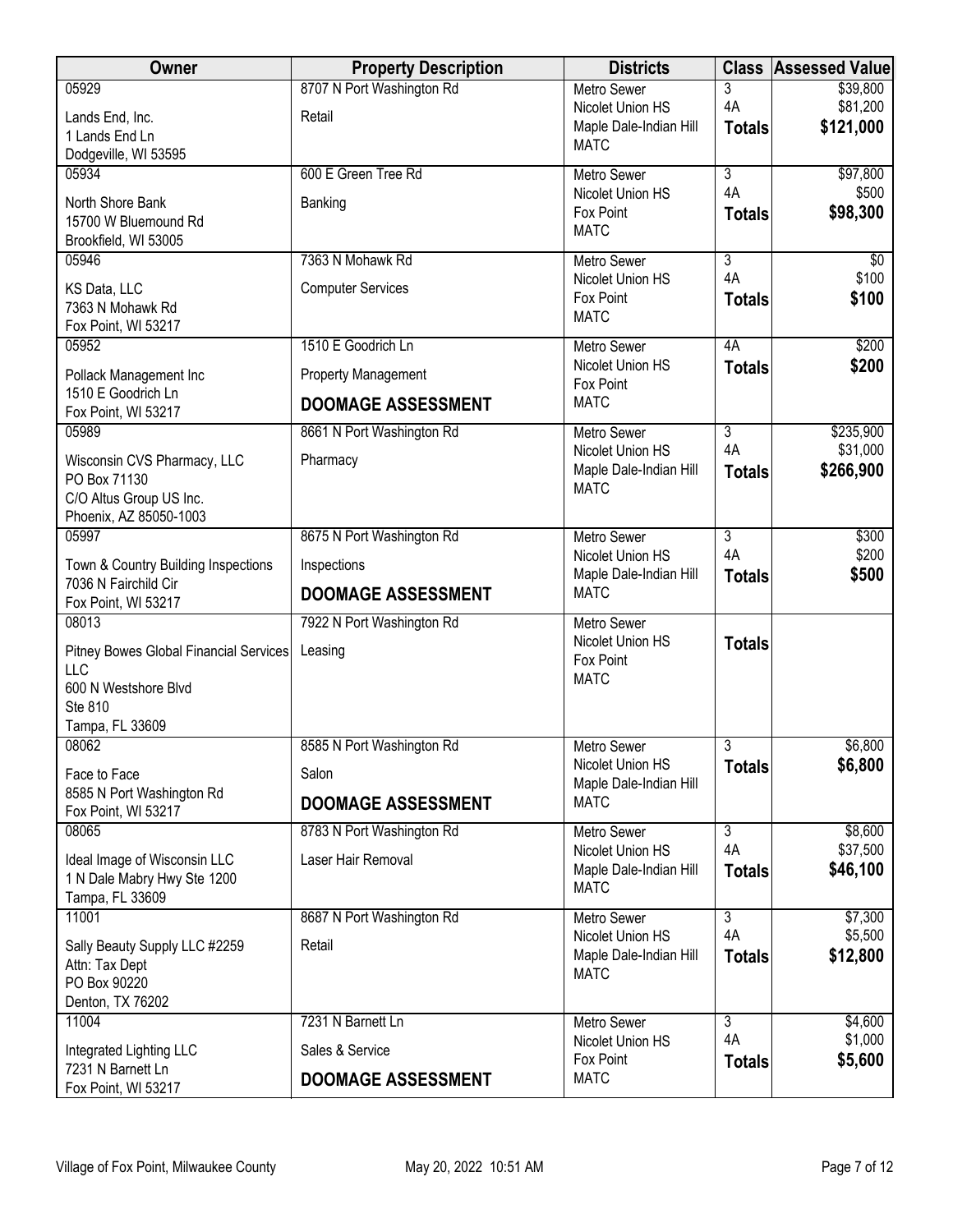| Owner                                                   | <b>Property Description</b> | <b>Districts</b>                           |                    | <b>Class Assessed Value</b> |
|---------------------------------------------------------|-----------------------------|--------------------------------------------|--------------------|-----------------------------|
| 11009                                                   | (scattered)                 | <b>Metro Sewer</b>                         |                    | \$8,000                     |
| Grayhawk Leasing, LLC                                   | Leasing                     | Nicolet Union HS<br>Maple Dale-Indian Hill | <b>Totals</b>      | \$8,000                     |
| 1412 Main St Ste 1500<br>Dallas, TX 75202               |                             | <b>MATC</b>                                |                    |                             |
| 11012                                                   | 1107 E Lilac Ln             | Metro Sewer                                | $\overline{3}$     | \$11,300                    |
| Richard A Frank, MD, SC                                 | <b>Psychiatric Practice</b> | Nicolet Union HS                           | 4A                 | \$500                       |
| 1107 E Lilac Ln                                         |                             | Fox Point<br><b>MATC</b>                   | <b>Totals</b>      | \$11,800                    |
| Fox Point, WI 53217                                     |                             |                                            |                    |                             |
| 13003                                                   | 6908 N Santa Monica Blyd    | <b>Metro Sewer</b><br>Nicolet Union HS     | 3<br><b>Totals</b> | \$3,100<br>\$3,100          |
| GreatAmerica Financial Services Corp<br>625 First St SE | Leasing                     | Fox Point                                  |                    |                             |
| Cedar Rapids, IA 52401                                  |                             | <b>MATC</b>                                |                    |                             |
| 13004                                                   | 333 W Brown Deer Rd         | Metro Sewer                                | 4A                 | \$300                       |
| American Diagnostic, LLC                                | <b>Medical Services</b>     | Nicolet Union HS<br>Maple Dale-Indian Hill | <b>Totals</b>      | \$300                       |
| 930 Ridgebrook Road 3rd FL                              |                             | <b>MATC</b>                                |                    |                             |
| Sparks, MD 21152<br>13006                               | (scattered)                 | Metro Sewer                                | $\overline{3}$     | \$21,000                    |
| ADT, LLC                                                | <b>Security Services</b>    | Nicolet Union HS                           | <b>Totals</b>      | \$21,000                    |
| Attn: Prop Tax Dept                                     |                             | Fox Point                                  |                    |                             |
| PO Box 54767                                            |                             | <b>MATC</b>                                |                    |                             |
| Lexington, KY 40555<br>13008                            | 8625 N Port Washington Rd   | <b>Metro Sewer</b>                         | 3                  | \$24,300                    |
|                                                         | Retail                      | Nicolet Union HS                           | 4A                 | \$1,500                     |
| <b>Burghardt Sporting Goods</b><br>15333 W National Ave |                             | Maple Dale-Indian Hill                     | <b>Totals</b>      | \$25,800                    |
| New Berlin, WI 53151                                    |                             | <b>MATC</b>                                |                    |                             |
| 13011                                                   | (scattered)                 | <b>Metro Sewer</b>                         | $\overline{3}$     | \$200                       |
| Muzak LLC                                               | Services                    | Nicolet Union HS<br>Maple Dale-Indian Hill | <b>Totals</b>      | \$200                       |
| Attn: Ryan Tax Compliance Dept 616<br>PO Box 460049     |                             | <b>MATC</b>                                |                    |                             |
| Houston, TX 77056                                       |                             |                                            |                    |                             |
| 14001                                                   | (scattered)                 | <b>Metro Sewer</b>                         | 3                  | \$600                       |
| <b>Johnson Controls Security Solutions</b>              | <b>Security Services</b>    | Nicolet Union HS<br>Maple Dale-Indian Hill | <b>Totals</b>      | \$600                       |
| Attn: Property Tax Dept<br>PO Box 5006                  |                             | <b>MATC</b>                                |                    |                             |
| Boca Raton, FL 33431                                    |                             |                                            |                    |                             |
| 14003                                                   | 7950 N Santa Monica Blvd    | Metro Sewer                                | 3                  | \$3,600                     |
| Wells Fargo Financial Leasing Inc                       | Lease/loan                  | Nicolet Union HS<br>Fox Point              | <b>Totals</b>      | \$3,600                     |
| Attn: Property Tax Compliance<br>PO Box 36200           |                             | <b>MATC</b>                                |                    |                             |
| Billings, MT 59107                                      |                             |                                            |                    |                             |
| 14004                                                   | 8617 N Port Washington Rd   | Metro Sewer                                | $\overline{3}$     | \$123,300                   |
| Jose's of Fox Point, Inc.                               | Restaurant                  | Nicolet Union HS                           | 4A                 | \$179,800                   |
| d.b.a. Jose's Blue Sombrero                             |                             | Maple Dale-Indian Hill<br><b>MATC</b>      | <b>Totals</b>      | \$303,100                   |
| 7613 W State St<br>Wauwatosa, WI 53213-2638             |                             |                                            |                    |                             |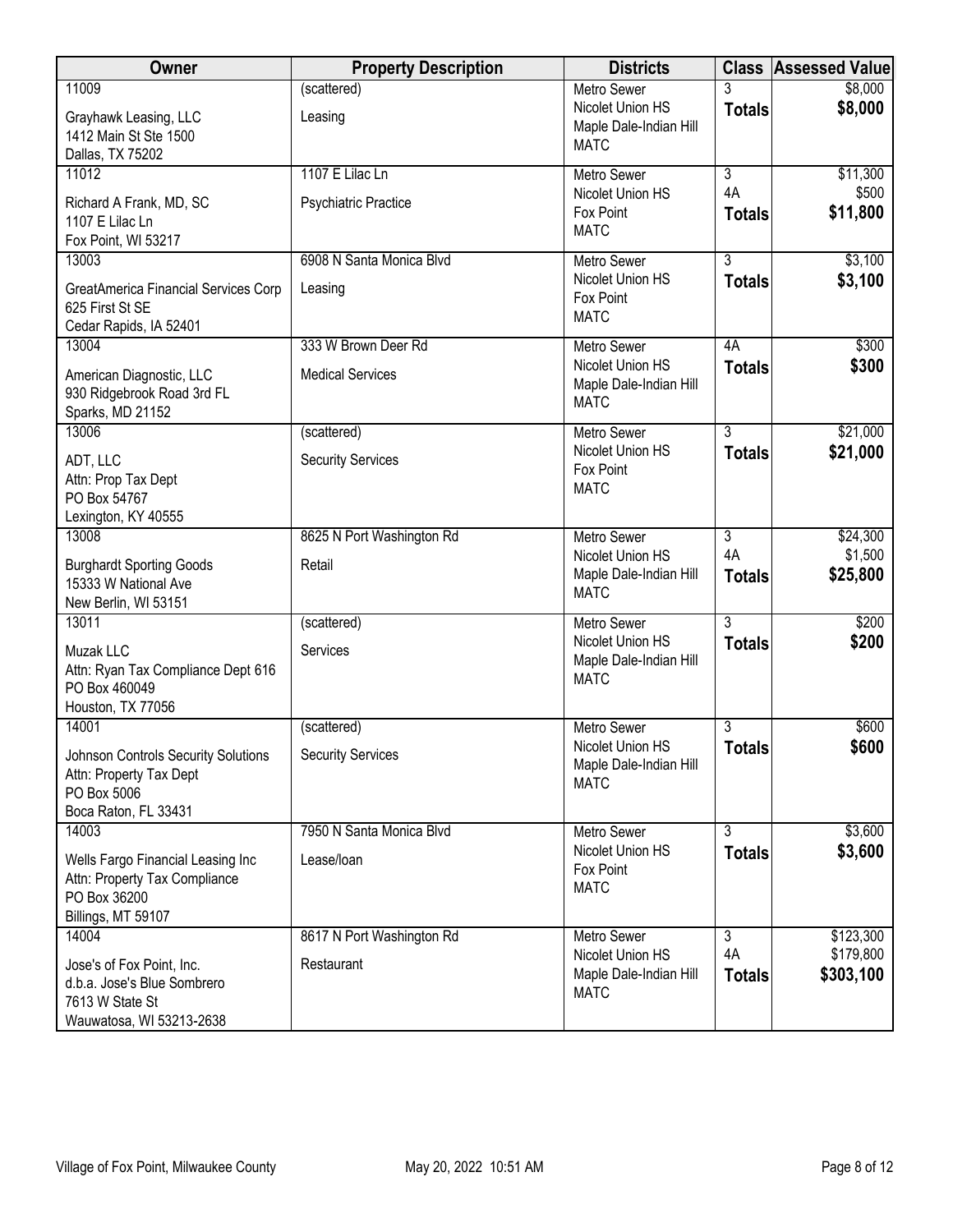| <b>Owner</b>                                                       | <b>Property Description</b>        | <b>Districts</b>                           | <b>Class</b>         | <b>Assessed Value</b>    |
|--------------------------------------------------------------------|------------------------------------|--------------------------------------------|----------------------|--------------------------|
| 14008                                                              | 7950 N Port Washington Rd          | <b>Metro Sewer</b>                         | 3                    | \$239,800                |
| Children's Medical Group - Bayshore                                | <b>Medical Clinic</b>              | Nicolet Union HS<br>Maple Dale-Indian Hill | 4A                   | \$787,000<br>\$1,026,800 |
| Pediatrics                                                         |                                    | <b>MATC</b>                                | <b>Totals</b>        |                          |
| 9000 W Wisconsin Ave<br>Stop 9000                                  |                                    |                                            |                      |                          |
| Milwaukee, WI 53226-4871                                           |                                    |                                            |                      |                          |
| 14013                                                              | 383 W Brown Deer Rd Unit 25        | <b>Metro Sewer</b>                         | $\overline{3}$       | \$33,400                 |
| P2 Trains LLC                                                      | <b>Fitness</b>                     | Nicolet Union HS                           | 4A                   | \$3,500                  |
| d.b.a. Lift Pilates Studio                                         |                                    | Maple Dale-Indian Hill<br><b>MATC</b>      | <b>Totals</b>        | \$36,900                 |
| 383 W Brown Deer Rd Ste 25                                         |                                    |                                            |                      |                          |
| Fox Point, WI 53217<br>20162                                       | 8647 N Port Washington Rd          | <b>Metro Sewer</b>                         | $\overline{3}$       | \$2,300                  |
|                                                                    |                                    | Nicolet Union HS                           | 4A                   | \$12,100                 |
| Nurturing Nook - River Point                                       | Child Care                         | Maple Dale-Indian Hill                     | <b>Totals</b>        | \$14,400                 |
| 8647 N Port Washington Rd<br>Fox Point, WI 53217                   |                                    | <b>MATC</b>                                |                      |                          |
| 20175                                                              | 7200 N Santa Monica Blvd           | Metro Sewer                                | 4A                   | \$134,200                |
| PI Telecom Infrastructure T, LLC                                   | <b>Cell Tower</b>                  | Nicolet Union HS                           | <b>Totals</b>        | \$134,200                |
| Attn: Ryan LLC - Complex Property Tax                              |                                    | Fox Point                                  |                      |                          |
| PO Box 460667                                                      |                                    | <b>MATC</b>                                |                      |                          |
| Dept 100                                                           |                                    |                                            |                      |                          |
| Houston, TX 77056<br>20182                                         | 8050 N Port Washington Rd          | <b>Metro Sewer</b>                         | $\overline{3}$       | \$10,800                 |
|                                                                    |                                    | Nicolet Union HS                           | <b>Totals</b>        | \$10,800                 |
| All Around Sports Fitness LLC<br>Attn: Shannon Johnson             | <b>Fitness</b>                     | Maple Dale-Indian Hill                     |                      |                          |
| 8050 N Port Washington Rd                                          | <b>DOOMAGE ASSESSMENT</b>          | <b>MATC</b>                                |                      |                          |
| Milwaukee, WI 53217-2645                                           |                                    |                                            |                      |                          |
| 20184                                                              | 7670 N Port Washington Rd Unit 103 | <b>Metro Sewer</b>                         | $\overline{3}$       | \$300                    |
| Witte Law Office LLC                                               | Attorneys                          | Nicolet Union HS<br>Fox Point              | 4A<br><b>Totals</b>  | \$400<br>\$700           |
| 7670 N Port Washington Rd #103                                     | <b>DOOMAGE ASSESSMENT</b>          | <b>MATC</b>                                |                      |                          |
| Fox Point, WI 53217-3174<br>20191                                  | 6801 N Yates Rd                    | <b>Metro Sewer</b>                         | $\overline{3}$       | \$10,900                 |
|                                                                    |                                    | Nicolet Union HS                           | 4A                   | \$2,100                  |
| Aladdin Food Management Services,<br><b>LLC E7102</b>              | <b>Food Services</b>               | Fox Point                                  | <b>Totals</b>        | \$13,000                 |
| Attn: Shared Services Co Tax Dept                                  |                                    | <b>MATC</b>                                |                      |                          |
| 775 Woodlands Pkwy #100                                            |                                    |                                            |                      |                          |
| Ridgeland, MS 39157                                                |                                    |                                            |                      |                          |
| 20201                                                              | 8003 N Port Washington Rd          | <b>Metro Sewer</b><br>Nicolet Union HS     | $\overline{3}$<br>4A | \$300<br>\$2,300         |
| <b>Acquisitions Consignment LLC</b>                                |                                    | Maple Dale-Indian Hill                     | <b>Totals</b>        | \$2,600                  |
| Attn: Barb Gallagher<br>8003 N Port Washington Rd                  |                                    | <b>MATC</b>                                |                      |                          |
| Fox Point, WI 53217                                                |                                    |                                            |                      |                          |
| 20202                                                              | 6924 N Santa Monica Blvd           | Metro Sewer                                | $\overline{3}$       | \$13,300                 |
| Salem Magical, LLC                                                 | Salon                              | Nicolet Union HS                           | 4A                   | \$300                    |
| d.b.a. Nhi Le Nails                                                | <b>DOOMAGE ASSESSMENT</b>          | Fox Point<br><b>MATC</b>                   | <b>Totals</b>        | \$13,600                 |
| 6924 N Santa Monica Blvd                                           |                                    |                                            |                      |                          |
| Milwaukee, WI 53217<br>20203                                       |                                    |                                            | $\overline{3}$       | \$100                    |
|                                                                    | 8687 N Port Washington Rd          | Metro Sewer<br>Nicolet Union HS            | <b>Totals</b>        | \$100                    |
| <b>Interface Security Systems</b><br>Attn: Brown Smith Wallace LLP | Leasing                            | Maple Dale-Indian Hill                     |                      |                          |
| 6 City Place Dr Ste 800                                            |                                    | <b>MATC</b>                                |                      |                          |
| St Louis, MO 63141                                                 |                                    |                                            |                      |                          |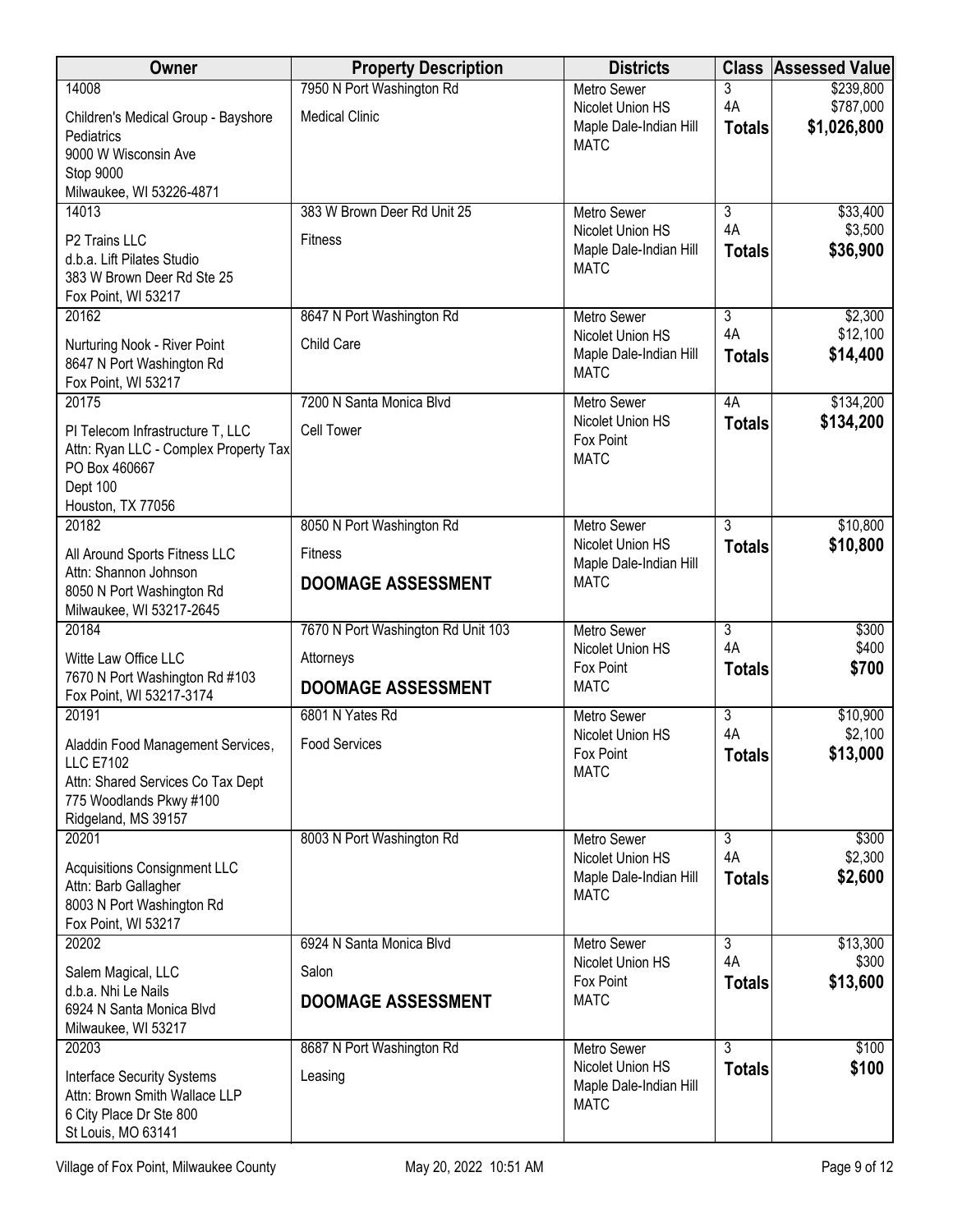| Owner                                                                                                        | <b>Property Description</b> | <b>Districts</b>                                          |                     | <b>Class Assessed Value</b> |
|--------------------------------------------------------------------------------------------------------------|-----------------------------|-----------------------------------------------------------|---------------------|-----------------------------|
| 20204                                                                                                        | 8740 N Port Washington Rd   | <b>Metro Sewer</b>                                        | 3                   | \$1,500                     |
| Banc of America Leasing and Capital<br>LLC                                                                   | Leasing                     | Nicolet Union HS<br>Maple Dale-Indian Hill<br><b>MATC</b> | <b>Totals</b>       | \$1,500                     |
| Attn: Diane Stibbard<br>PO Box 105578<br>Atlanta, GA 30348                                                   |                             |                                                           |                     |                             |
| 20205                                                                                                        | 8661 N Port Washington Rd   | <b>Metro Sewer</b>                                        | $\overline{3}$      | \$2,500                     |
| Scholl's Wellness Company LLC<br>PO Box 80615<br>Indianapolis, IN 46280                                      | Services                    | Nicolet Union HS<br>Maple Dale-Indian Hill<br><b>MATC</b> | <b>Totals</b>       | \$2,500                     |
| 20206                                                                                                        | 333 W Brown Deer Rd Unit A  | <b>Metro Sewer</b>                                        | $\overline{3}$      | \$153,000                   |
| Fox Point Dental Care LLC<br>333 W Brown Deer Rd<br>Unit A<br>Fox Point, WI 53217                            |                             | Nicolet Union HS<br>Maple Dale-Indian Hill<br><b>MATC</b> | 4A<br><b>Totals</b> | \$243,800<br>\$396,800      |
| 20207                                                                                                        | (scattered)                 | Metro Sewer                                               | $\overline{3}$      | \$4,800                     |
| <b>Brook Furniture Rental</b><br>100 Field Dr Ste 200<br>Lake Forest, IL 60045                               | <b>Furniture Rental</b>     | Nicolet Union HS<br>Fox Point<br><b>MATC</b>              | <b>Totals</b>       | \$4,800                     |
| 20208                                                                                                        | 8693 N Port Washington Rd   | <b>Metro Sewer</b>                                        | 3                   | \$133,500                   |
| MyEyeDr Optometry of Wisconsin LLC<br>8614 Westwood Center Dr<br>9th FI                                      | Optometry                   | Nicolet Union HS<br>Maple Dale-Indian Hill<br><b>MATC</b> | 4A<br><b>Totals</b> | \$5,400<br>\$138,900        |
| Vienna, VA 22182                                                                                             |                             |                                                           |                     |                             |
| 20211                                                                                                        | 8799 N Port Washington Rd   | Metro Sewer                                               | 4A                  | \$262,900                   |
| Malnati Organization, LLC<br>d.b.a. Lou Malnati's Pizzeria<br>3685 Woodhead Dr<br>Northbrook, IL 60062       | Restaurant                  | Nicolet Union HS<br>Maple Dale-Indian Hill<br><b>MATC</b> | <b>Totals</b>       | \$262,900                   |
| 20212                                                                                                        | 7770 N Port Washington Rd   | <b>Metro Sewer</b>                                        | $\overline{3}$      | \$125,000                   |
| Azura Assisted Living and Memory Care Senior Living Options                                                  |                             | Nicolet Union HS<br>Fox Point                             | <b>Totals</b>       | \$125,000                   |
| of Fox Point<br>Attn: A Delaware, LLC<br>1233 N Mayfair Rd Ste 301<br>Milwaukee, WI 53226-3255               | DOOMAGE ASSESSMENT          | <b>MATC</b>                                               |                     |                             |
| 20213                                                                                                        | 7770 N Port Washington Rd   | Metro Sewer                                               | $\overline{3}$      | \$5,000                     |
| Roeschen's Healthcare LLC<br>PO Box 72000<br>Phoenix, AZ 85050                                               | Leasing                     | Nicolet Union HS<br>Fox Point<br><b>MATC</b>              | <b>Totals</b>       | \$5,000                     |
| 20214                                                                                                        | 7770 N Port Washington Rd   | Metro Sewer                                               | 4A                  | \$1,600                     |
| Vitality Foodservice Inc<br>Attn: Property Tax<br>PO Box 330219<br>Nashville, TN 37203                       | Leasing                     | Nicolet Union HS<br>Fox Point<br><b>MATC</b>              | <b>Totals</b>       | \$1,600                     |
| 20215                                                                                                        | (scattered)                 | Metro Sewer                                               | 4A                  | \$6,000                     |
| Waste Management of Wisconsin Inc<br>Attn: Marvin F Poer & Company<br>PO Box 802206<br>Dallas, TX 75380-2206 | Waste                       | Nicolet Union HS<br>Maple Dale-Indian Hill<br><b>MATC</b> | <b>Totals</b>       | \$6,000                     |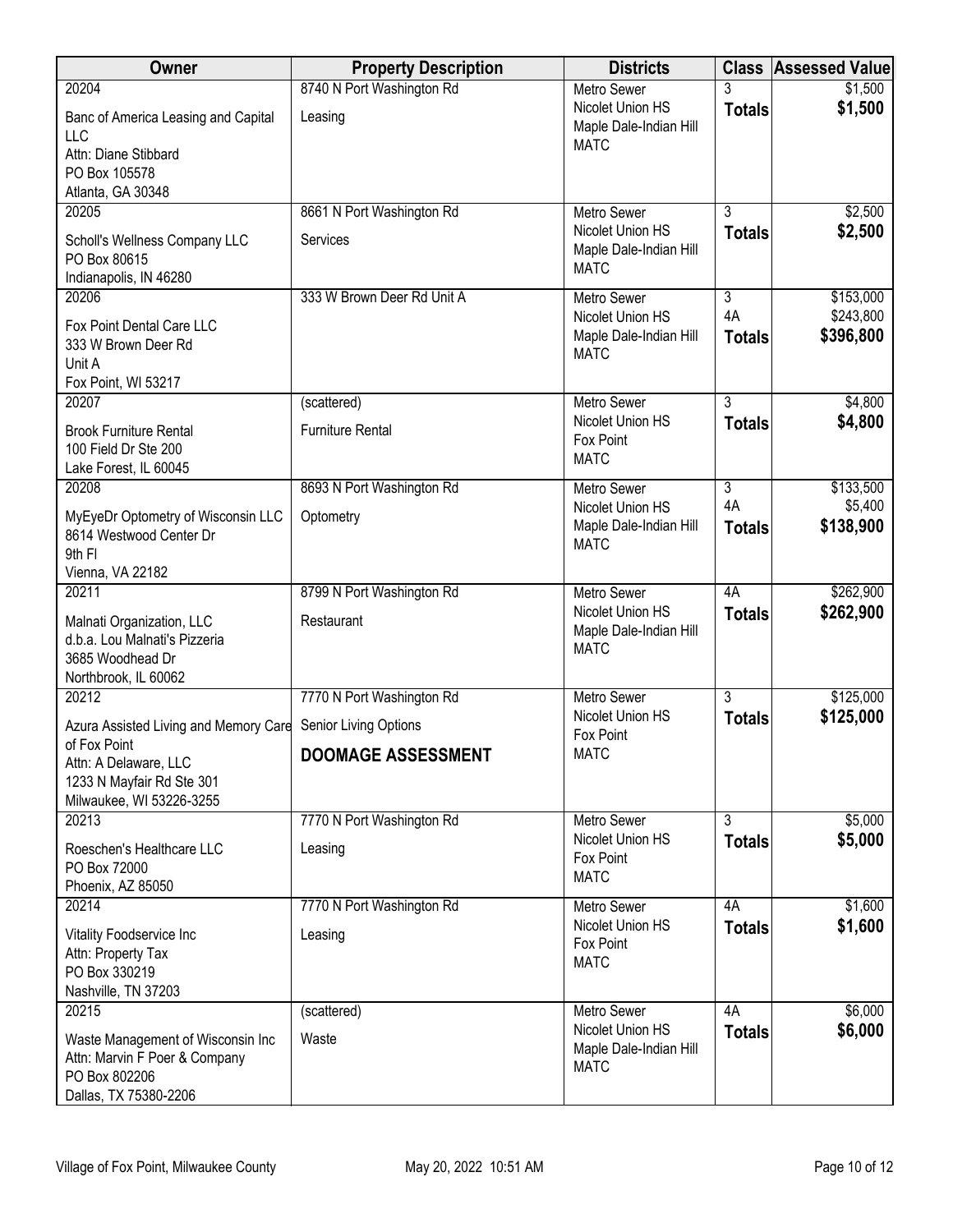| Owner                                                         | <b>Property Description</b>   | <b>Districts</b>                       | <b>Class</b>         | <b>Assessed Value</b> |
|---------------------------------------------------------------|-------------------------------|----------------------------------------|----------------------|-----------------------|
| 20221                                                         | (scattered)                   | Fox Point                              |                      | \$1,300               |
| Data Sales Co Inc                                             | Leasing                       | <b>MATC</b>                            | <b>Totals</b>        | \$1,300               |
| 3450 W Burnsville Pkwy<br>Burnsville, MN 55337                |                               |                                        |                      |                       |
| 20222                                                         | 8675 N Port Washington Rd     | <b>Metro Sewer</b>                     | $\overline{3}$       | \$4,400               |
| CIT Finance LLC                                               | Leasing                       | Nicolet Union HS                       | <b>Totals</b>        | \$4,400               |
| Attn: Ryan Tax Compliance Services                            |                               | Maple Dale-Indian Hill<br><b>MATC</b>  |                      |                       |
| PO Box 460709                                                 |                               |                                        |                      |                       |
| Houston, TX 77056<br>20223                                    | 1119 E Goodrich Ln            | Metro Sewer                            | 3                    | \$2,500               |
|                                                               |                               | Nicolet Union HS                       | <b>Totals</b>        | \$2,500               |
| Lytx Inc<br>PO Box 80615                                      | Leasing                       | Fox Point                              |                      |                       |
| Indianapolis, IN 46280                                        |                               | <b>MATC</b>                            |                      |                       |
| 20224                                                         | 6928 N Santa Monica Blvd      | Metro Sewer                            | $\overline{3}$       | \$3,800               |
| Milwaukee Fingerstyle Guitar Collective                       | Retail                        | Nicolet Union HS<br>Fox Point          | 4A<br><b>Totals</b>  | \$0<br>\$3,800        |
| <b>LLC</b>                                                    |                               | <b>MATC</b>                            |                      |                       |
| 6928 N Santa Monica Blvd<br>Fox Point, WI 53217               |                               |                                        |                      |                       |
| 21003                                                         | 383 W Brown Deer Rd Unit G    | <b>Metro Sewer</b>                     | $\overline{3}$       | \$1,000               |
| Pizza People Inc                                              | Restaurant                    | Nicolet Union HS                       | 4A                   | \$800                 |
| d.b.a. Toppers Pizza                                          |                               | Maple Dale-Indian Hill<br><b>MATC</b>  | <b>Totals</b>        | \$1,800               |
| 333 W Center St                                               |                               |                                        |                      |                       |
| Whitewater, WI 53190<br>21017                                 | 6850 N Santa Monica Blvd      | <b>Metro Sewer</b>                     | $\overline{3}$       | \$1,000               |
| Bella Luna Salon LLC                                          | Salon                         | Nicolet Union HS                       | 4A                   | \$9,000               |
| d.b.a. Brio Salon                                             |                               | Fox Point<br><b>MATC</b>               | <b>Totals</b>        | \$10,000              |
| 6850 N Santa Monica Blvd                                      | <b>DOOMAGE ASSESSMENT</b>     |                                        |                      |                       |
| Fox Point, WI 53217-3965<br>21037                             | 8520 N Manor Ln               | <b>Metro Sewer</b>                     | $\overline{3}$       | \$100                 |
|                                                               |                               | Nicolet Union HS                       | 4A                   | \$100                 |
| Rossi, Barbara A<br>d.b.a. Mobile Vet Care                    | Veterinarian                  | Maple Dale-Indian Hill                 | <b>Totals</b>        | \$200                 |
| 8520 N Manor Ln                                               |                               | <b>MATC</b>                            |                      |                       |
| Fox Point, WI 53217                                           |                               |                                        |                      |                       |
| 21038                                                         | 500 W Bradley Rd Unit C301    | <b>Metro Sewer</b><br>Nicolet Union HS | $\overline{3}$<br>4A | \$56,200<br>\$27,300  |
| The Portico Tenants Assoc Inc<br>d.b.a. Porticos of Fox Point | <b>Apartment Rental</b>       | Maple Dale-Indian Hill                 | <b>Totals</b>        | \$83,500              |
| 614 Brownd Deer Rd                                            | <b>DOOMAGE ASSESSMENT</b>     | <b>MATC</b>                            |                      |                       |
| Fox Point, WI 53217-1622                                      |                               |                                        |                      |                       |
| 21043                                                         | 7912 N Links Cir              | Metro Sewer                            | 3<br>4A              | \$900<br>\$200        |
| Richard A DeVries LLC                                         | <b>Consulting Engineering</b> | Nicolet Union HS<br>Fox Point          | <b>Totals</b>        | \$1,100               |
| 7912 N Links Cir<br>Fox Point, WI 53217                       |                               | <b>MATC</b>                            |                      |                       |
| 21059                                                         | 8673 N Port Washington Rd     | <b>Metro Sewer</b>                     | $\overline{3}$       | \$17,100              |
| Peking Chef                                                   | Restaurant                    | Nicolet Union HS                       | 4A                   | \$400                 |
| 8673 N Port Washington Rd                                     |                               | Maple Dale-Indian Hill<br><b>MATC</b>  | <b>Totals</b>        | \$17,500              |
| Fox Point, WI 53217                                           |                               |                                        |                      |                       |